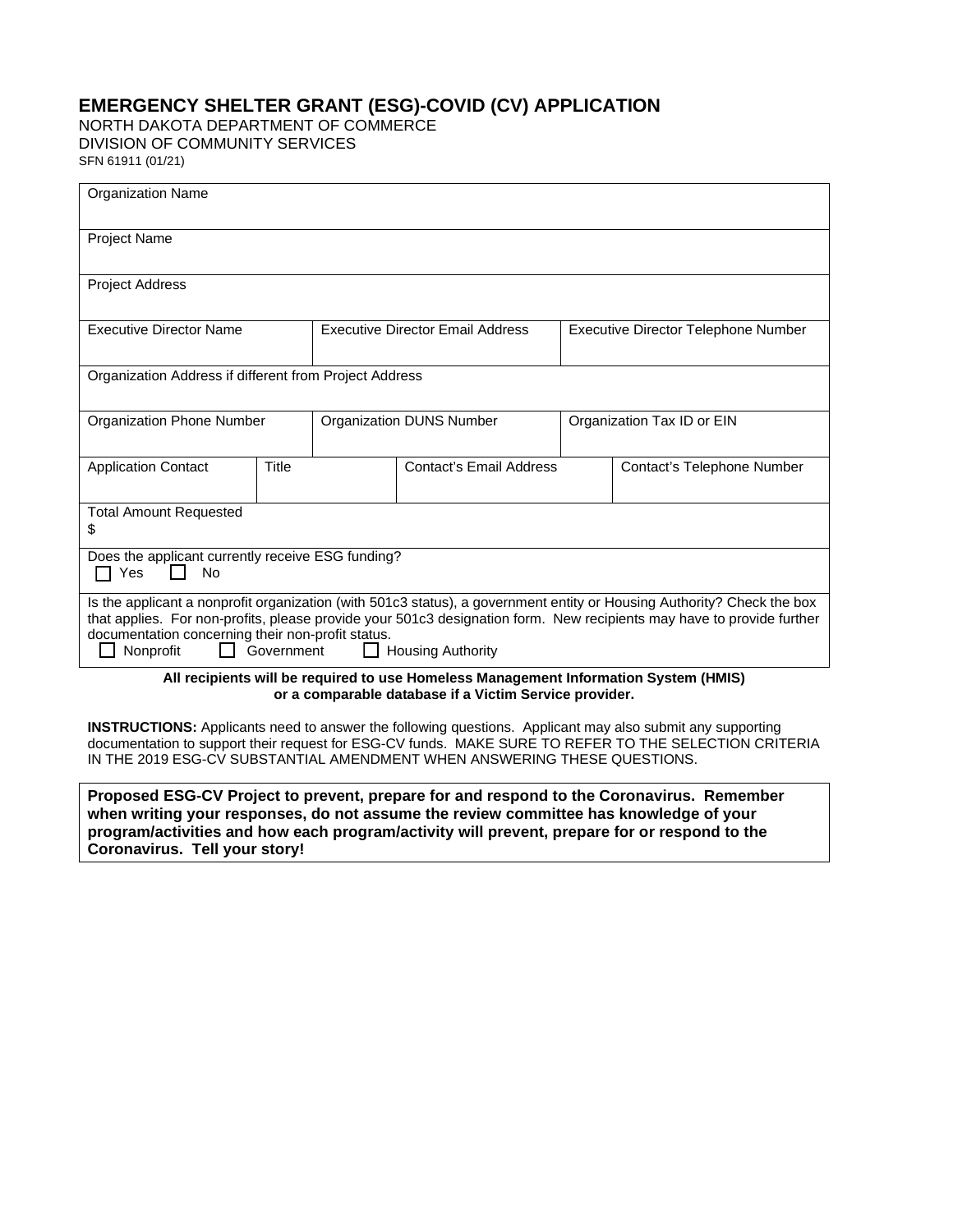#### **1) Demonstrated Need for the funding to prevent, prepare for and respond to the pandemic.**

Provide an overview that includes the needs for your agency. Include the activities that your agency was unable to provide, or activities that were reduced because of the pandemic. Explain how the need for services has increased. Explain how your agency changed or plans to change its response to activities since the pandemic. What activities does your agency intend to provide that were not offered in the past. Provide any data that is available. *(Add additional pages, if needed)*

### **2) How does your agency plan to distribute the funds in an effective and efficient manner?**

Explain the specific activities your agency will undertake, including any new activities that were not offered in the past with ESG-CV funds. Include how you estimated the amount requested for each activity. Include population(s) that your activities will serve. Explain your process to ensure participants are eligible. *(Add additional pages, if needed)*

### **3) Explain the effect the coronavirus has had on your agency.**

Include the effects it had on donations, in-kind donations, volunteers, fund raising, increase in need or new services, and increase in expenses. *(Add additional pages, if needed)*

### **4) Work in communities with higher needs based on the COVID-19 outbreaks.**

What counties/cities will be served with your activities, including new or expanded activities in communities with a high need. *(Add additional pages, if needed)*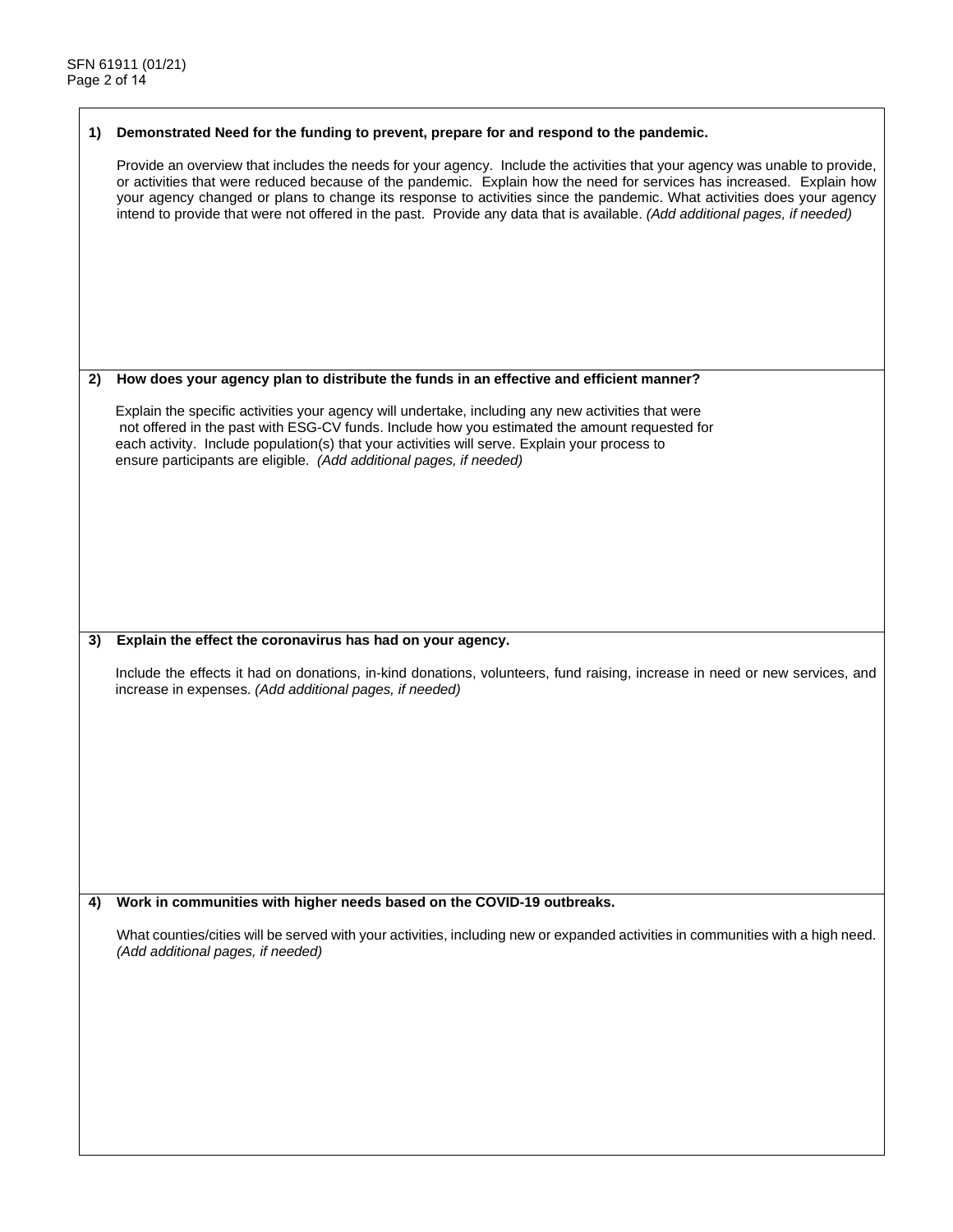## **5) Explain your agencies plan to expend funds by the following deadlines:**

20% of the amount requested by 9/20/2021 80% of the amount requested by 3/31/2022 100% of the amount requested by 8/31/2022 *(Add additional pages, if needed*)

| <b>ESG-CV FUNDS</b><br><b>REQUESTED (ESG-CV Allocation)</b> |                                   |  |
|-------------------------------------------------------------|-----------------------------------|--|
| <b>Activity Type</b>                                        | <b>Requested</b><br><b>Amount</b> |  |
| <b>TEMPORARY EMERGENCY SHELTER</b>                          | \$                                |  |
| <b>VOLUNTEER INCENTIVES</b>                                 | \$                                |  |
| <b>STREET OUTREACH COMPONENT</b>                            | \$                                |  |
| <b>EMERGENCY SHELTER COMPONENT</b>                          |                                   |  |
| Renovation                                                  | \$                                |  |
| Operations                                                  | \$                                |  |
| <b>Essential Services</b>                                   | \$                                |  |
| <b>RAPID RE-HOUSING COMPONENT</b>                           |                                   |  |
| Housing Relocation and Stabilization Services               | \$                                |  |
| <b>Rental Assistance</b>                                    | \$                                |  |
| <b>HOMELESS PREVENTION COMPONENT</b>                        |                                   |  |
| Housing Relocation and Stabilization Services               | \$                                |  |
| <b>Rental Assistance</b>                                    | \$                                |  |
| <b>HMIS COMPONENT</b>                                       | \$                                |  |
| <b>HAZARD PAY</b>                                           | \$                                |  |
| <b>TRAINING</b>                                             | \$                                |  |
| <b>LANDLORD INCENTIVES</b>                                  | \$                                |  |
| <b>HANDWASHING STATIONS &amp; PORTABLE BATHROOMS</b>        | \$                                |  |
| <b>HOTEL/MOTEL COSTS</b>                                    | \$                                |  |
| <b>ADMINISTRATIVE ACTIVITIES</b>                            | \$                                |  |
| <b>TOTAL ESG-CV Request</b>                                 | \$<br>0.00                        |  |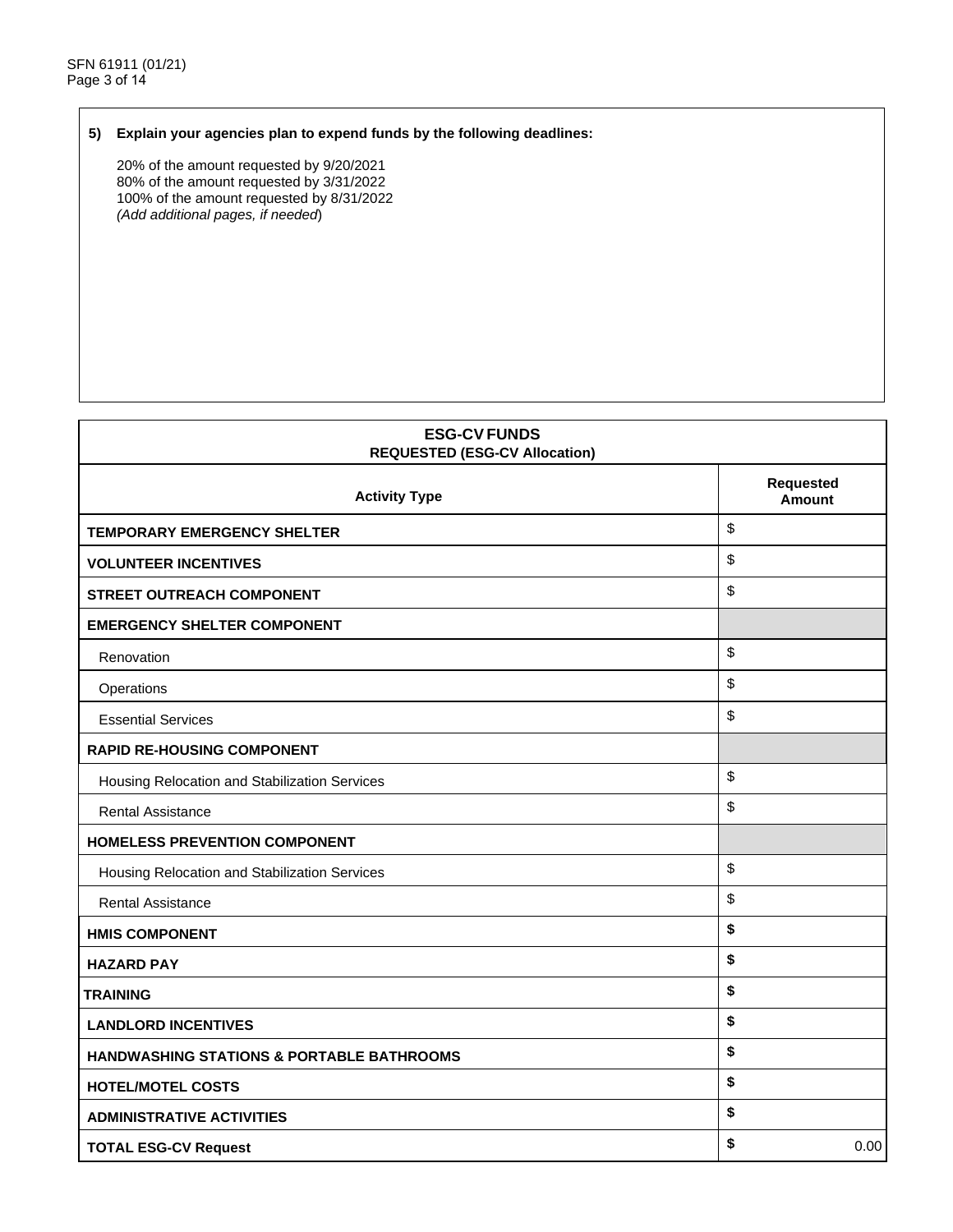| <b>ESTIMATED NUMBER SERVED</b><br>List the estimated annual numbers to be served with ESG-CV funds |                  |                                 |                                        |                                           |                                                  |
|----------------------------------------------------------------------------------------------------|------------------|---------------------------------|----------------------------------------|-------------------------------------------|--------------------------------------------------|
|                                                                                                    | Number of Youths | Number of Single<br>Individuals | Number of<br>Families with<br>Children | Number of<br>Families without<br>children | Number of shelter<br>staff/community<br>partners |
| <b>Street Outreach</b>                                                                             |                  |                                 |                                        |                                           |                                                  |
| <b>Emergency Shelter</b>                                                                           |                  |                                 |                                        |                                           |                                                  |
| <b>Temporary</b><br><b>Emergency Shelter</b>                                                       |                  |                                 |                                        |                                           |                                                  |
| <b>Homeless</b><br><b>Prevention</b>                                                               |                  |                                 |                                        |                                           |                                                  |
| <b>Rapid Re-Housing</b>                                                                            |                  |                                 |                                        |                                           |                                                  |
| Handwashing<br><b>Stations &amp; Portable</b><br><b>Bathrooms</b>                                  |                  |                                 |                                        |                                           |                                                  |
| <b>Hotel/Motel Costs</b>                                                                           |                  |                                 |                                        |                                           |                                                  |
| Volunteer<br><b>Incentives</b>                                                                     |                  |                                 |                                        |                                           |                                                  |
| <b>Hazard Pay</b>                                                                                  |                  |                                 |                                        |                                           |                                                  |
| <b>Training</b>                                                                                    |                  |                                 |                                        |                                           |                                                  |
| <b>Landlord Incentives</b>                                                                         |                  |                                 |                                        |                                           |                                                  |
| Administrative<br><b>Activities</b>                                                                |                  |                                 |                                        |                                           |                                                  |
| <b>HMIS</b>                                                                                        |                  |                                 |                                        |                                           |                                                  |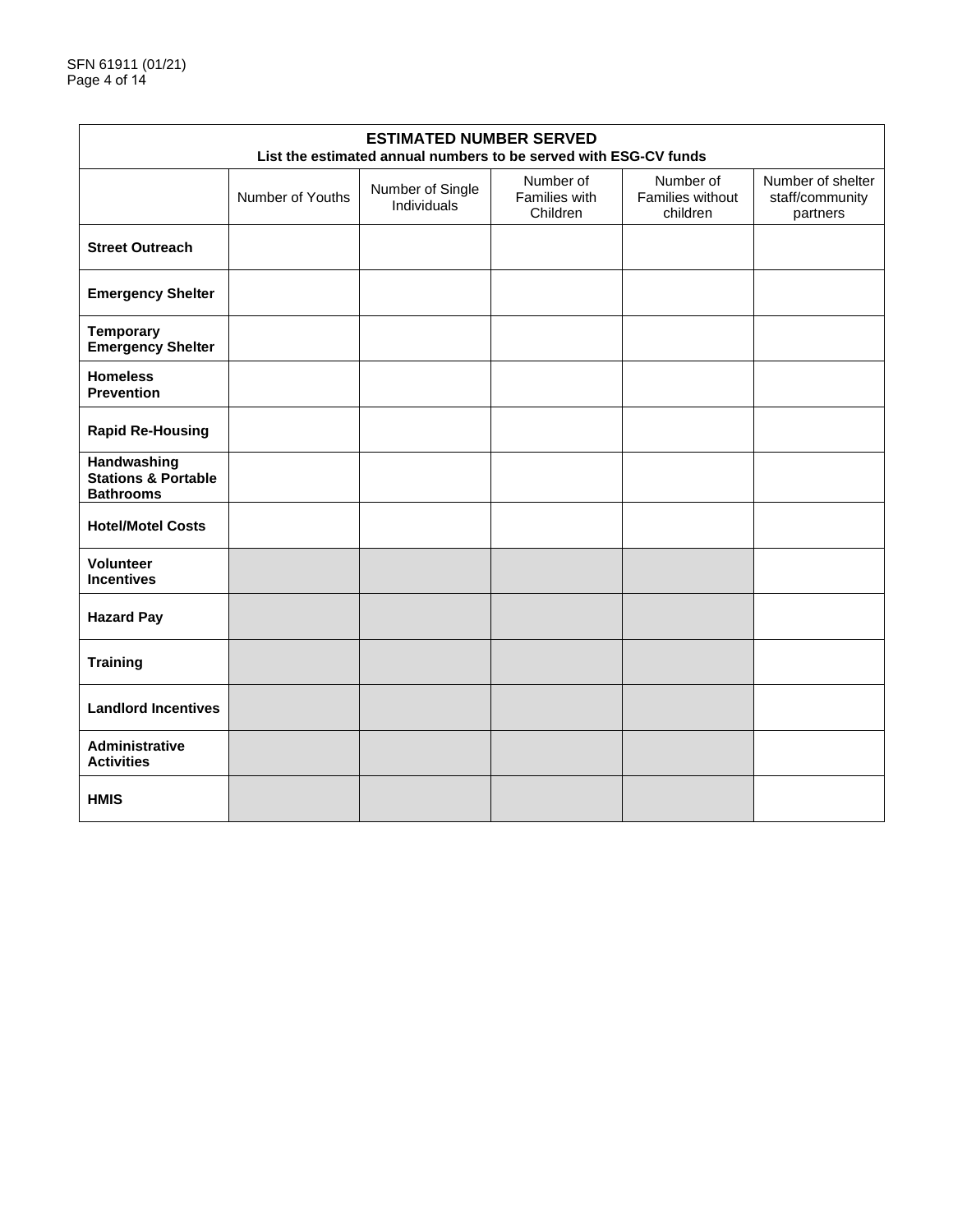| PROJECT WORK ITEM PRIORITY                                                                                                                                                                                            |                      |  |  |
|-----------------------------------------------------------------------------------------------------------------------------------------------------------------------------------------------------------------------|----------------------|--|--|
| In order to allocate ESG-CV funds, please prioritize funds requested on page 3. Prioritize using the number one (1) as your greatest need. If funds are needed in each category, please specify in the (1) work item. |                      |  |  |
| <b>Work Item</b>                                                                                                                                                                                                      | <b>Budget Amount</b> |  |  |
| (1)                                                                                                                                                                                                                   |                      |  |  |
|                                                                                                                                                                                                                       |                      |  |  |
|                                                                                                                                                                                                                       |                      |  |  |
| (2)                                                                                                                                                                                                                   |                      |  |  |
|                                                                                                                                                                                                                       |                      |  |  |
|                                                                                                                                                                                                                       |                      |  |  |
|                                                                                                                                                                                                                       |                      |  |  |
| (3)                                                                                                                                                                                                                   |                      |  |  |
|                                                                                                                                                                                                                       |                      |  |  |
|                                                                                                                                                                                                                       |                      |  |  |
| (4)                                                                                                                                                                                                                   |                      |  |  |
|                                                                                                                                                                                                                       |                      |  |  |
|                                                                                                                                                                                                                       |                      |  |  |
|                                                                                                                                                                                                                       |                      |  |  |
| (5)                                                                                                                                                                                                                   |                      |  |  |
|                                                                                                                                                                                                                       |                      |  |  |
|                                                                                                                                                                                                                       |                      |  |  |
| (6)                                                                                                                                                                                                                   |                      |  |  |
|                                                                                                                                                                                                                       |                      |  |  |
|                                                                                                                                                                                                                       |                      |  |  |
|                                                                                                                                                                                                                       |                      |  |  |
| (7)                                                                                                                                                                                                                   |                      |  |  |
|                                                                                                                                                                                                                       |                      |  |  |
|                                                                                                                                                                                                                       |                      |  |  |
|                                                                                                                                                                                                                       |                      |  |  |
| (8)                                                                                                                                                                                                                   |                      |  |  |
|                                                                                                                                                                                                                       |                      |  |  |
|                                                                                                                                                                                                                       |                      |  |  |

# **PROJECT WORK ITEM PRIORITY**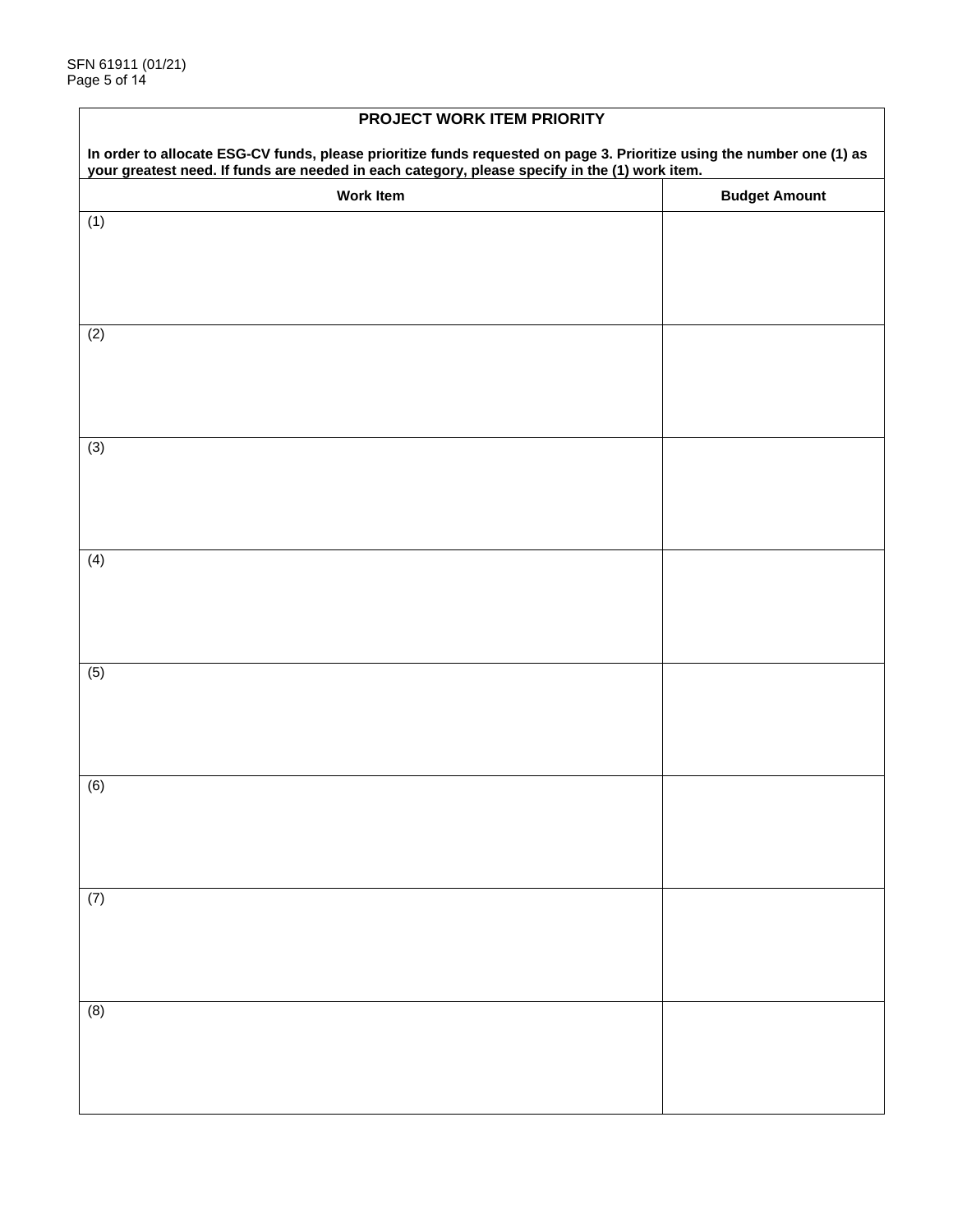| (9)  |  |
|------|--|
|      |  |
|      |  |
| (10) |  |
|      |  |
|      |  |
| (11) |  |
|      |  |
|      |  |
| (12) |  |
|      |  |
|      |  |
|      |  |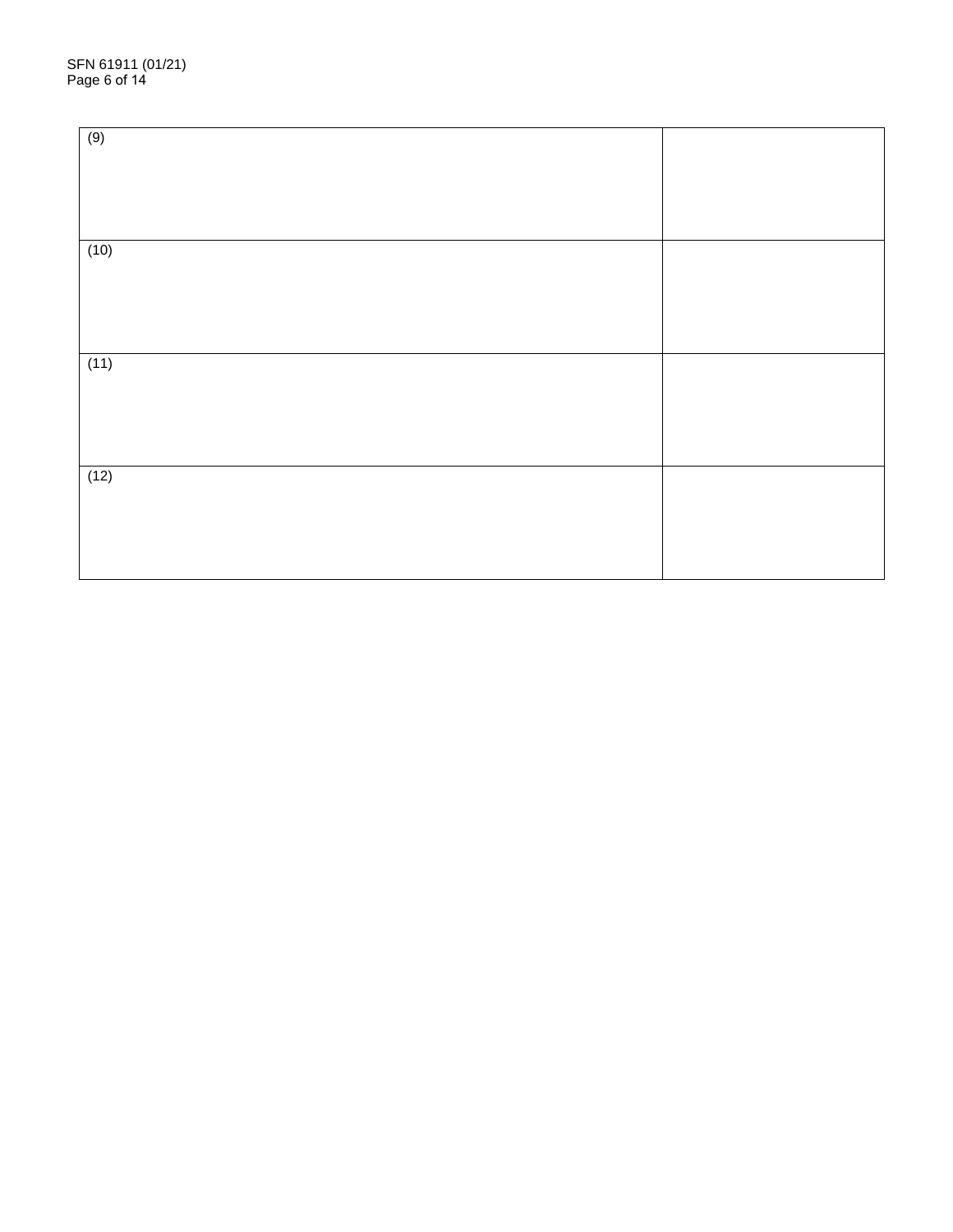## **CERTIFICATION OF BASIC STANDARDS FOR EMERGENCY HOMELESS SHELTERS AND TEMPORARY EMERGENCY HOMELESS SHELTERS**

**INSTRUCTIONS:** The following checklist outlines the minimum requirements for shelters requesting Emergency Solutions Grant CARES Act (ESG-CV) funds through DCS. Please check the appropriate box for each question. If you answer '*No'* to any of these questions, please add a brief narrative explanation at the end.

|    | <b>GENERAL</b>                                                                                                                                                                                                                                                                                                                                                                                                                    |                                                               |
|----|-----------------------------------------------------------------------------------------------------------------------------------------------------------------------------------------------------------------------------------------------------------------------------------------------------------------------------------------------------------------------------------------------------------------------------------|---------------------------------------------------------------|
| 1. | The agency assures non-discrimination on the basis of race, color, religion, gender, national origin,<br>age of children or family size, disability, except where limited by the facility.                                                                                                                                                                                                                                        | Yes $\Box$ No                                                 |
| 2. | Client records are secured in a locked area or locked filing cabinet.                                                                                                                                                                                                                                                                                                                                                             | Yes  <br>No                                                   |
| 3. | There are written policies for intake procedures and criteria for shelter admission.                                                                                                                                                                                                                                                                                                                                              | Yes     No<br>$\mathbf{I}$                                    |
| 4. | Alcohol, drugs, and weapons are prohibited in and around the premises. Persons who refuse to<br>relinquish any of these are refused admittance to the shelter.                                                                                                                                                                                                                                                                    | Yes     No                                                    |
| 5. | Clients are allowed to use the shelter as a legal residence for the purpose of voter registration and<br>the receipt of public benefits.                                                                                                                                                                                                                                                                                          | Yes $\Gamma$<br>No.                                           |
|    | <b>PERSONNEL</b>                                                                                                                                                                                                                                                                                                                                                                                                                  |                                                               |
| 1. | There is adequate on-site staff coverage during all hours the shelter is open. (During awake hours,<br>there should be one (1) staff person to 30 residents for an adults-only facility, and one (1) staff<br>person to 20 residents for a facility housing children).                                                                                                                                                            | Yes $\Box$<br>No.                                             |
| 2. | All shelter staff, including volunteers, has received at a minimum, training and orientation regarding:<br>Fire and emergency evacuation procedures for the facility;<br>a.<br>Emergency procedures for medical, psychiatric, or other crisis situations;<br>b.<br>Special needs of homeless persons;<br>c.<br>Client confidentiality requirements;<br>d.<br>Appropriate chains of authority or command within the shelter.<br>е. | Yes<br>No<br>Yes<br>No<br>Yes<br>No<br>Yes<br>No<br>Yes<br>No |
| 3. | There is a written position description for each type of position which includes, at a minimum, job<br>responsibilities, qualifications and salary range.                                                                                                                                                                                                                                                                         | Yes     No                                                    |
| 4. | There are written personnel policies in affect which also include a Code of Conduct for all shelter<br>personnel.                                                                                                                                                                                                                                                                                                                 | Yes    <br>No.                                                |
|    | <b>FACILITY</b>                                                                                                                                                                                                                                                                                                                                                                                                                   |                                                               |
| 1. | The agency complies with all state and local zoning, health, safety and fire codes and regulations<br>that apply to the safe operation of the shelter.                                                                                                                                                                                                                                                                            | Yes No                                                        |
| 2. | Cooking or heating appliances in any room used for sleeping are prohibited.                                                                                                                                                                                                                                                                                                                                                       | Yes $\Box$ No                                                 |
| 3. | The premises and equipment are maintained in a clean and sanitary condition, free of hazards and<br>in good repair. Corrections are made within 30 days of notification of a problem.                                                                                                                                                                                                                                             | Yes    <br>No.                                                |
| 4. | A bed or crib is provided for each guest except in extenuating overflow conditions. Provisions for<br>clean linen for each tenant are made. Procedures to provide for the sanitizing of all linens and<br>sleeping surfaces are in place.                                                                                                                                                                                         | Yes $\Box$<br>No                                              |
| 5. | Sufficient showers/baths, wash basins and toilets are provided for personal hygiene and are in<br>proper operating condition. Towels, soap and toilet tissues are available to each client.                                                                                                                                                                                                                                       | $\Box$ Yes $\Box$ No                                          |
| 6. | There is a fire safety plan which includes at least the following:<br>A posted evacuation plan<br>a.<br>Fire drills, conducted at least quarterly;<br>b.<br>Operating fire detection systems which are tested at least quarterly<br>c.<br>d.<br>Battery operated alarms which are functional at all times; and<br>Adequate fire exits.<br>е.                                                                                      | Yes<br>No<br>No<br>Yes<br>Yes<br>No<br>Yes<br>No<br>Yes<br>No |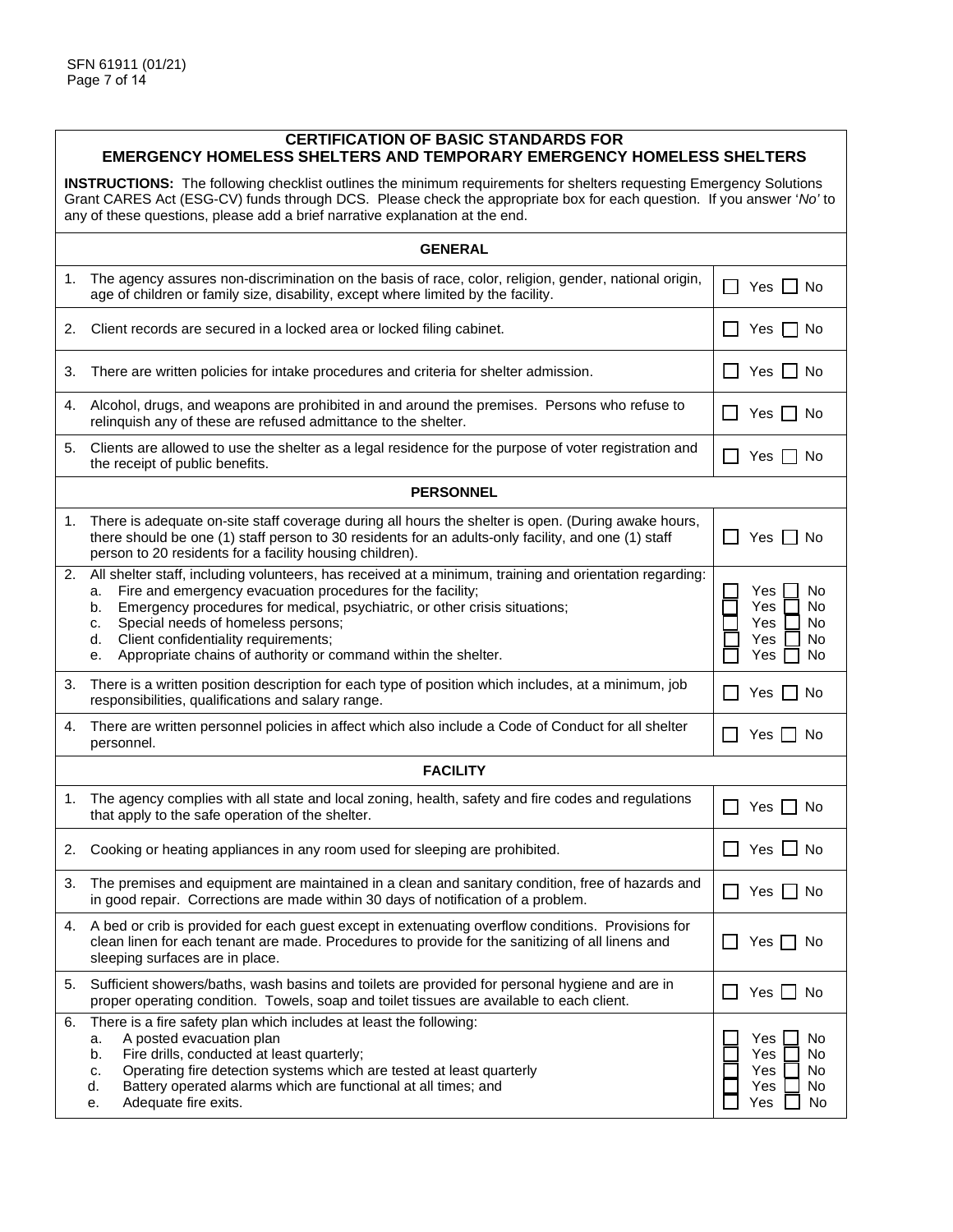| 7. | Provisions have been made for the following services:<br>Pest control services<br>a.<br>Removal of garbage from interior premises;<br>b.<br>Properly functioning ventilation and heating systems; and<br>c.<br>Heat, electricity and water 24-hours a day.<br>d.                          | No<br>Yes<br>Yes<br><b>No</b><br><b>Yes</b><br>No<br>Yes<br>No |
|----|-------------------------------------------------------------------------------------------------------------------------------------------------------------------------------------------------------------------------------------------------------------------------------------------|----------------------------------------------------------------|
| 8. | Entrances, exits, steps, and walkways are kept clear of garbage, debris, and other hazards such as<br>ice and snow.                                                                                                                                                                       | <b>No</b><br>Yes I                                             |
| 9. | Adequate natural or artificial illumination is provided to permit normal indoor activities and to<br>support the health and safety of occupants.                                                                                                                                          | Yes<br>No.                                                     |
|    | <b>FOOD SERVICES</b> (For shelters providing prepared meals for residents)                                                                                                                                                                                                                |                                                                |
| 1. | Adequate provisions for the sanitary storage and preparation of food are made. Meals are<br>nutritionally balanced, when provided.                                                                                                                                                        | $Yes$ $\Box$<br>No.                                            |
| 2. | Requirements of a licensed food service establishment under North Dakota Administrative Code<br>33-33-04.                                                                                                                                                                                 | Yes<br>No.                                                     |
|    | <b>HEALTH</b>                                                                                                                                                                                                                                                                             |                                                                |
| 1. | First aid equipment and emergency medical supplies are available at all times.                                                                                                                                                                                                            | Yes $\Box$<br>No                                               |
| 2. | Staff has access to a telephone while on duty. Emergency telephone numbers are posted<br>conspicuously near the telephone                                                                                                                                                                 | Yes<br>No                                                      |
|    | <b>OPERATIONS</b>                                                                                                                                                                                                                                                                         |                                                                |
| 1. | Daily attendance logs are maintained and include, at a minimum, the name, age, sex, social security<br>number (if known by the client) and signature of each person residing in the shelter.                                                                                              | Yes  <br>No                                                    |
| 2. | Residents are furnished information about available services in the community.                                                                                                                                                                                                            | Yes  <br>No.                                                   |
| 3. | The shelter holds money or food stamps, if requested, by a resident and also keep adequate<br>records of the residents' money and food stamps. The money and food stamps are available to the<br>residents on request without unreasonable delay.                                         | Yes II<br>No                                                   |
| 4. | The following are posted and distributed to residents in appropriate language:<br>Rules of the shelter;<br>a.<br>Shelter residents' rights and responsibilities;<br>b.<br>A list of standards for conditions in shelters; and<br>c.<br>The shelter's internal grievance procedures.<br>d. | Yes<br>No.<br><b>No</b><br>Yes<br>Yes<br>No<br>Yes<br>No       |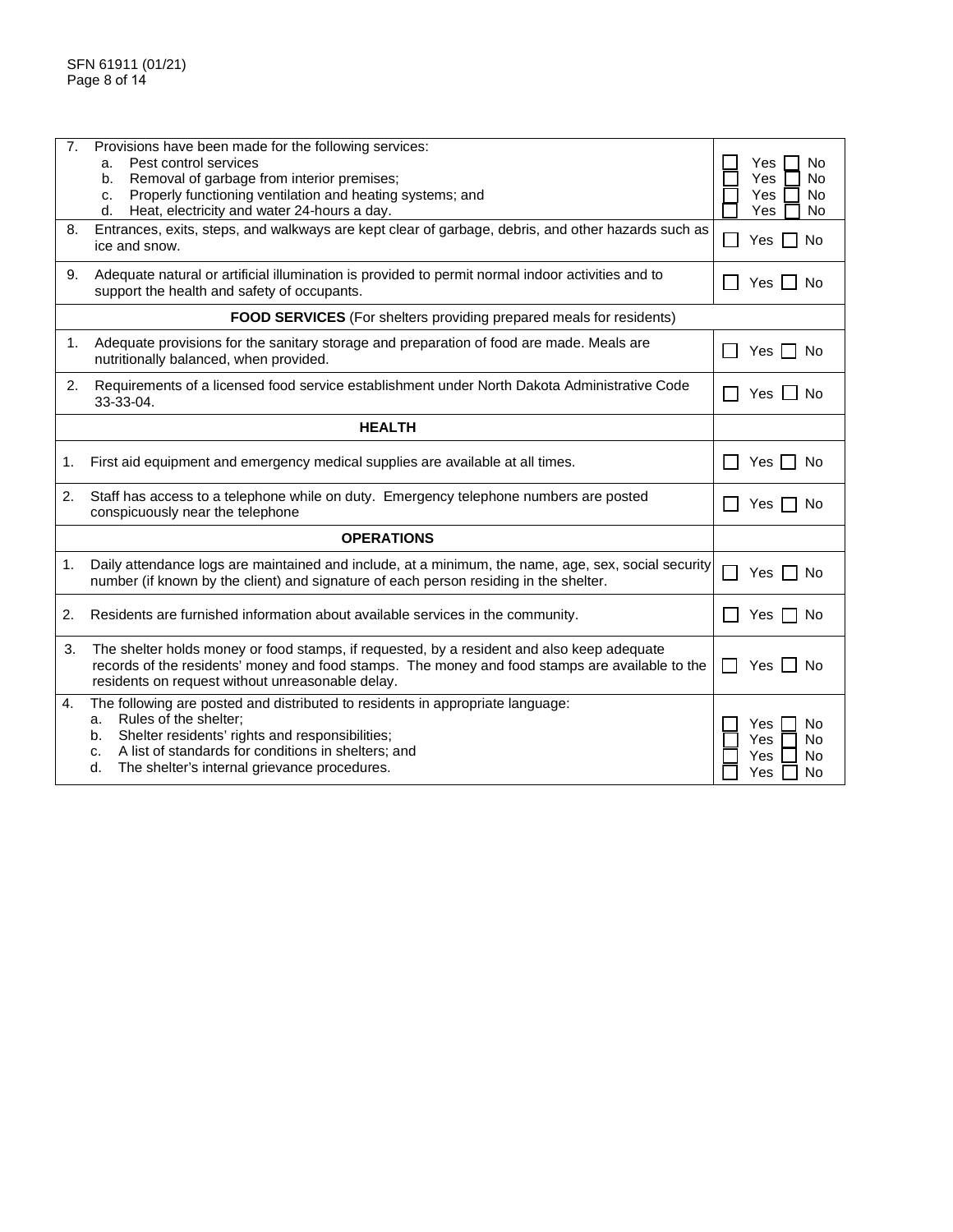If you have answered *'No'* to any of the above questions, please explain what actions you are taking in order to meet these shelter standards.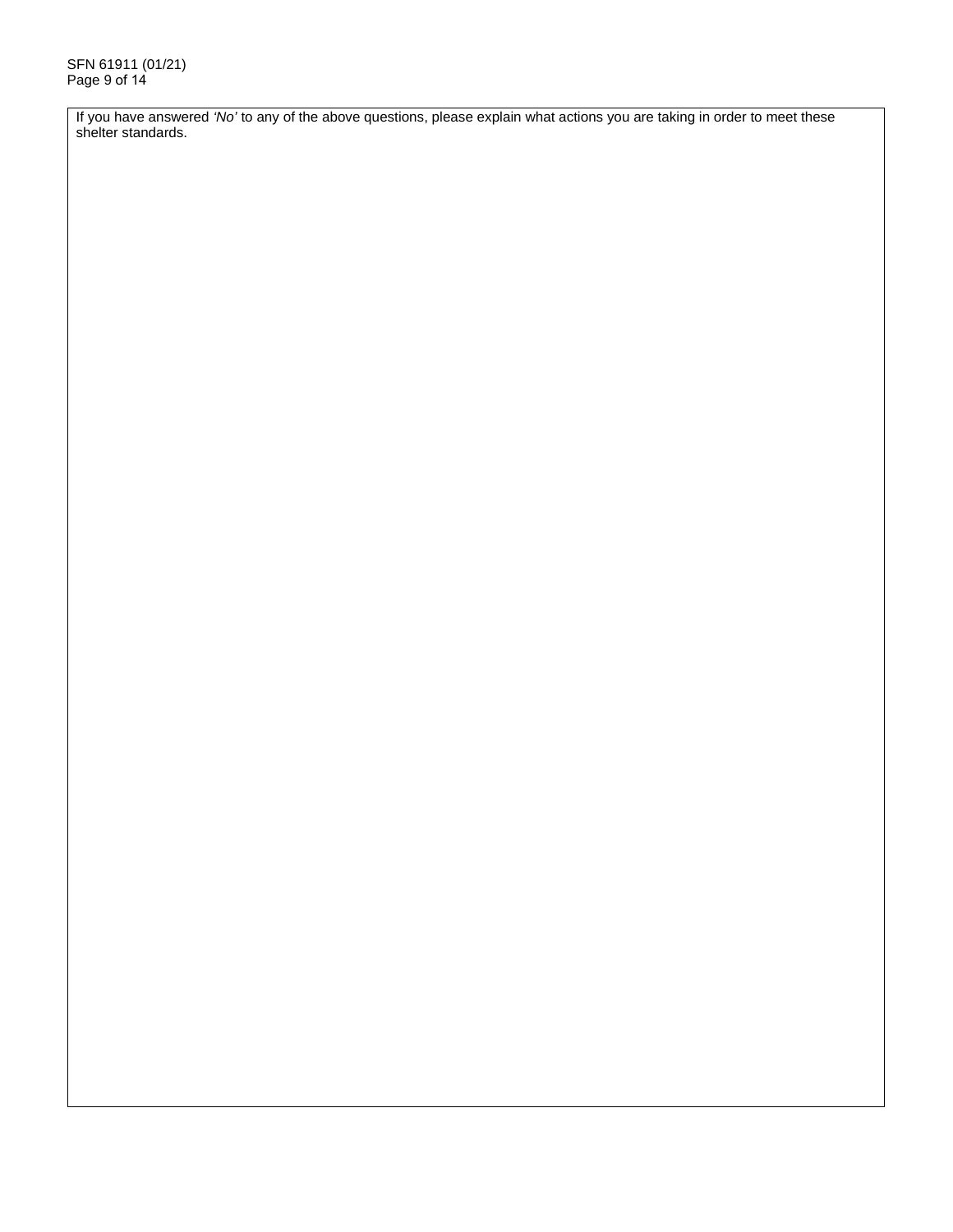|              | <b>ADMINISTRATIVE COMPLIANCE</b>                                                                                                                                                                                                                                                                                                    |  |  |  |  |
|--------------|-------------------------------------------------------------------------------------------------------------------------------------------------------------------------------------------------------------------------------------------------------------------------------------------------------------------------------------|--|--|--|--|
|              | <b>INSTRUCTIONS:</b> Review the DCS and/or HUD requirements listed below and respond by checking the<br>appropriate boxes. Failure to adhere to these guidelines may result in findings, disallowed costs, and/or<br>withdrawal of funding.                                                                                         |  |  |  |  |
|              | Fair Housing (Check all the following)                                                                                                                                                                                                                                                                                              |  |  |  |  |
| $\perp$      | The applicant will maintain and continuously update a listing of Fair Housing Resources.                                                                                                                                                                                                                                            |  |  |  |  |
| $\mathsf{L}$ | The applicant will use the fair housing logo on all materials relating to their housing programs<br>distributed to the general public.                                                                                                                                                                                              |  |  |  |  |
| $\Box$       | The individual (staff person or contractor) appointed as the fair housing contact person, who<br>will be available during business hours:                                                                                                                                                                                           |  |  |  |  |
| Name         | Telephone                                                                                                                                                                                                                                                                                                                           |  |  |  |  |
|              |                                                                                                                                                                                                                                                                                                                                     |  |  |  |  |
| $\mathsf{L}$ | The fair housing contact person indicated above will maintain a running log to record fair<br>housing issues, complaints, and distribution of fair housing materials.                                                                                                                                                               |  |  |  |  |
| $\Box$       | The applicant will conduct business and provide emergency housing from a barrier-free<br>facility or make a reasonable accommodation for persons with impaired mobility.                                                                                                                                                            |  |  |  |  |
|              | <b>Assurance of Equal Access to Program Benefits</b>                                                                                                                                                                                                                                                                                |  |  |  |  |
|              | The applicant will assure equal access to program benefits through effective outreach and<br>assessment.                                                                                                                                                                                                                            |  |  |  |  |
|              | <b>Assurance of Fair Selection of Participating Households</b>                                                                                                                                                                                                                                                                      |  |  |  |  |
| l 1          | The applicant will assure that all eligible households will have fair and equal access to services and<br>opportunities provided by the program.                                                                                                                                                                                    |  |  |  |  |
|              | <b>Lead-Based Paint Requirements</b>                                                                                                                                                                                                                                                                                                |  |  |  |  |
| П            | The grantee is aware of and will abide by lead-based paint requirements that are applicable to<br>Emergency Solutions Grant CARES Act funding.                                                                                                                                                                                      |  |  |  |  |
|              | <b>Coordinated Assessment</b>                                                                                                                                                                                                                                                                                                       |  |  |  |  |
|              | The applicant will assure the use of the Coordinated Assessment System. (Victim service Providers may<br>choose not to participate.)                                                                                                                                                                                                |  |  |  |  |
|              | Audit (Check all that apply. NOTE: only check one of the first two below)                                                                                                                                                                                                                                                           |  |  |  |  |
|              | The grantee is a local government or nonprofit expected to expend more than \$750,000 annually in<br>combined federal funds during the fiscal years covered by the grant, and will have an audit conducted by<br>an eligible CPA firm or local government audit organization in accordance with 2 CFR Part 200 Uniform<br>Guidance. |  |  |  |  |
| $\perp$      | The grantee is a local government or nonprofit expected to expend less than \$750,000 annually<br>in combined federal funds and is exempt from federal audit requirements for the fiscal years<br>included in the grant period.                                                                                                     |  |  |  |  |
|              | Records will be available for review by appropriate officials of DCS.                                                                                                                                                                                                                                                               |  |  |  |  |
| ΙI           | The applicant recognizes that this provision does not limit DCS to conduct or arrange for an<br>audit (e.g., financial audit, performance audit, evaluation, inspection, and review).                                                                                                                                               |  |  |  |  |
| $\mathsf{L}$ | The grantee understands that costs of audits are not allowable.                                                                                                                                                                                                                                                                     |  |  |  |  |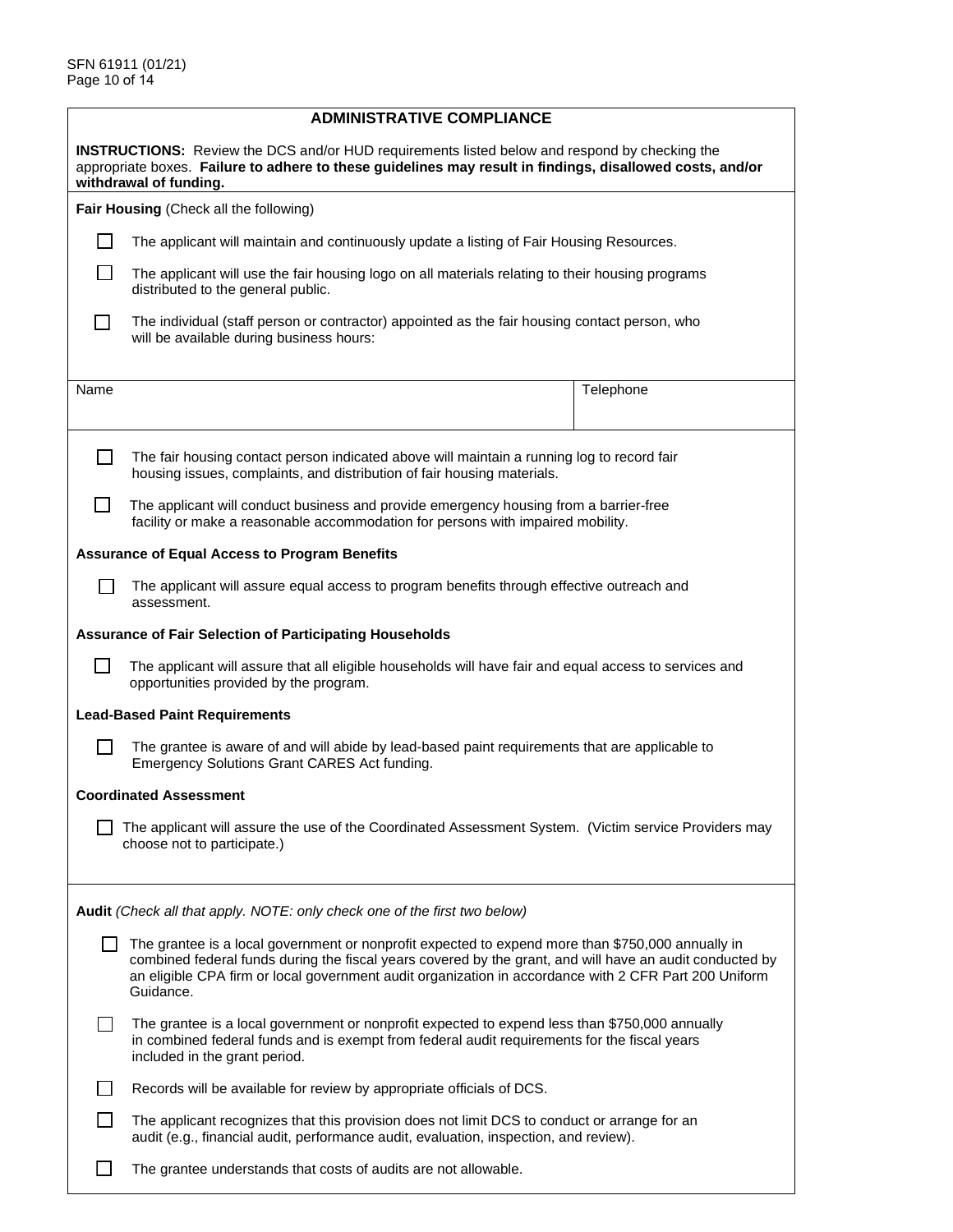$\Box$ 

### **Participation in Homeless Management Information System**

The applicant understands that, as a recipient of ESG-CV funds, our organization is obligated to maintain both client services activity records and performance outcome measures utilizing HMIS in accord with standards published by DCS. If a recipient is a victim services provider or a legal services provider, it may use ESG-CV funds to establish and operate a comparable database that collects clientlevel data.

Environmental - See Section 6 in the ESG-CV Administrative Manual.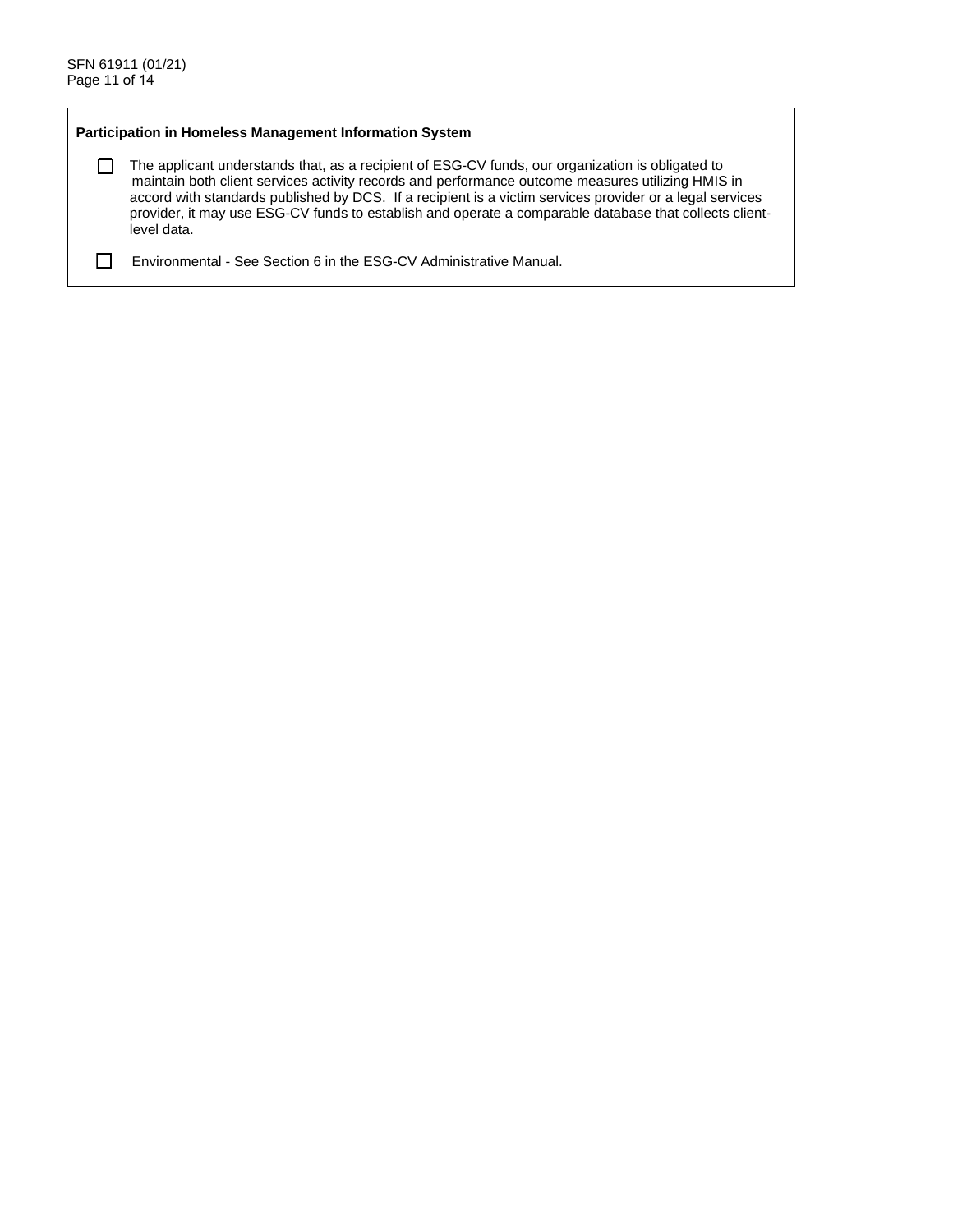| <b>EMERGENCY SOLUTIONS GRANTS CARES ACT PROGRAM</b><br>NORTH DAKOTA HOMELESS GRANT PROGRAM<br>UNIT OF LOCAL GOVERNMENT CERTIFICATION |                                    |  |
|--------------------------------------------------------------------------------------------------------------------------------------|------------------------------------|--|
|                                                                                                                                      | (SHELTERS ONLY)                    |  |
|                                                                                                                                      |                                    |  |
|                                                                                                                                      | (Name of                           |  |
| Jurisdiction) hereby approve the following shelter projects(s) proposed by                                                           |                                    |  |
|                                                                                                                                      | (Name of Nonprofit) which is (are) |  |
| to be located in:                                                                                                                    |                                    |  |
| Name of Jurisdiction:                                                                                                                |                                    |  |
| Shelter address(es):                                                                                                                 |                                    |  |
|                                                                                                                                      |                                    |  |
|                                                                                                                                      |                                    |  |
|                                                                                                                                      |                                    |  |
|                                                                                                                                      |                                    |  |
|                                                                                                                                      |                                    |  |
|                                                                                                                                      |                                    |  |
|                                                                                                                                      |                                    |  |
|                                                                                                                                      |                                    |  |
|                                                                                                                                      |                                    |  |
|                                                                                                                                      |                                    |  |
|                                                                                                                                      |                                    |  |
|                                                                                                                                      |                                    |  |
|                                                                                                                                      |                                    |  |
|                                                                                                                                      |                                    |  |
|                                                                                                                                      |                                    |  |
| Name (City Official)                                                                                                                 | Title (City Official)              |  |
| Signature                                                                                                                            | Date                               |  |
|                                                                                                                                      |                                    |  |
|                                                                                                                                      |                                    |  |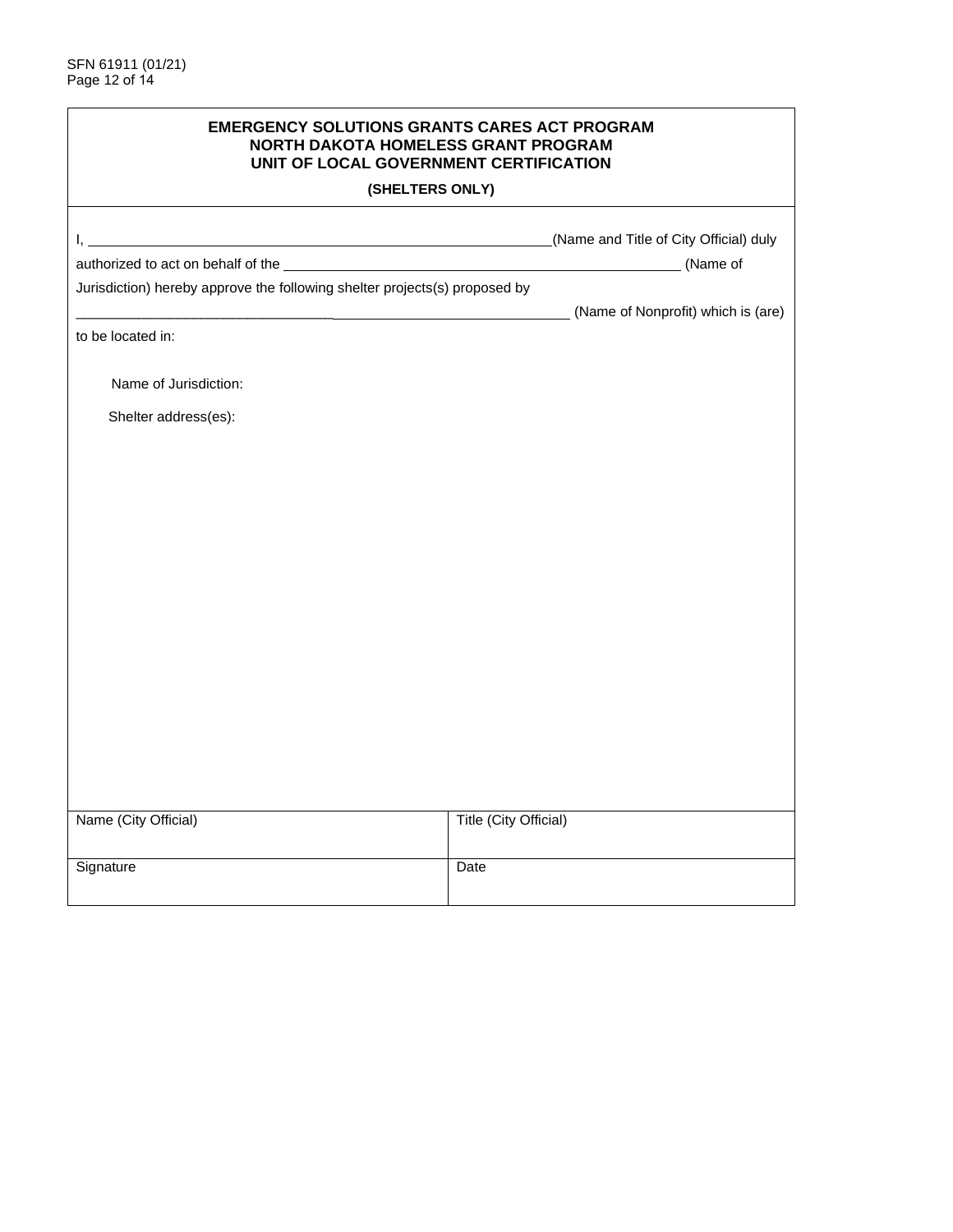## **(NON-PROFITS ONLY) REQUIRED ORGANIZATIONAL DOCUMENTS**

Submit one copy of the following documents to the DCS by the due date of the application.

| <b>Fiscal Year Operating Budget</b>                                                        | will/have mailed this attachment |
|--------------------------------------------------------------------------------------------|----------------------------------|
| Certificate of Good Standing or proof of good standing (date within<br>the last 12 months) | will/have mailed this attachment |

If copies have been submitted in the past and there are no changes, there is no need to resubmit. Please check with DCS to make sure documents have been submitted.

| IRS-501 (c) 3 Designation                                                      | I will/have mailed this attachment<br>Copy on file with DCS is current |
|--------------------------------------------------------------------------------|------------------------------------------------------------------------|
| Articles of Incorporation                                                      | I will/have mailed this attachment<br>Copy on file with DCS is current |
| <b>Organizational Bylaws</b>                                                   | I will/have mailed this attachment<br>Copy on file with DCS is current |
| List of Board of Directors & Officers                                          | I will/have mailed this attachment<br>Copy on file with DCS is current |
| <b>Current Organizational Chart</b>                                            | I will/have mailed this attachment<br>Copy on file with DCS is current |
| Most recent available Fiscal Year Audit                                        | I will/have mailed this attachment<br>Copy on file with DCS is current |
| <b>Fair Housing Policy</b>                                                     | I will/have mailed this attachment<br>Copy on file with DCS is current |
| Bids – at least 2 competitive bids for renovation/rehabilitation<br>activities | I will/have mailed this attachment<br>N/A                              |